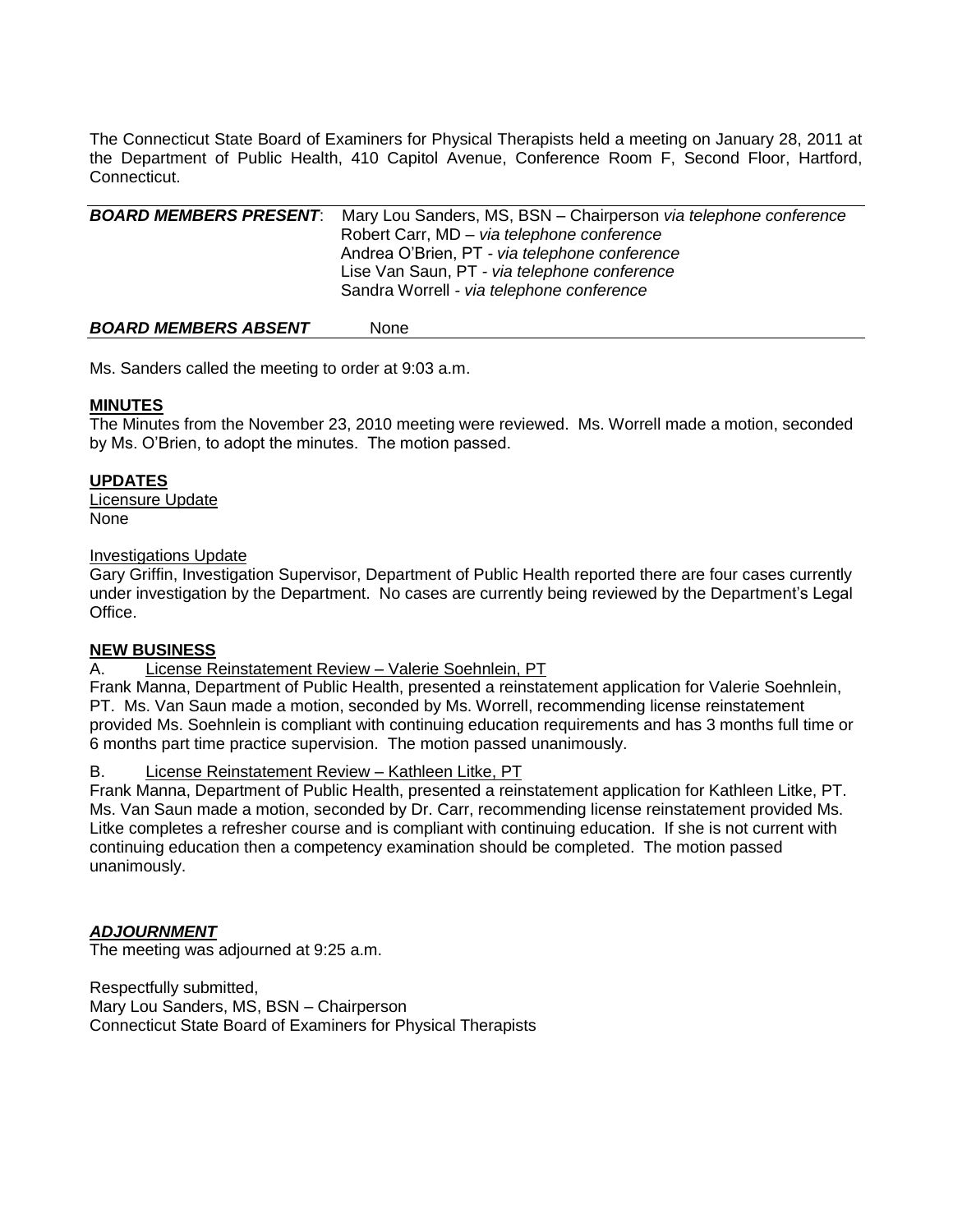The Connecticut State Board of Examiners for Physical Therapists held a meeting on April 15, 2011 at the Department of Public Health, 410 Capitol Avenue, Third Floor Hearing Room, Hartford, Connecticut.

| <b>BOARD MEMBERS PRESENT:</b> | Mary Lou Sanders, MS, BSN - Chairperson via telephone<br>Robert Carr, MD - via telephone<br>Andrea O'Brien, PT - via telephone<br>Lise Van Saun, PT - via telephone<br>Sandra Worrell - via telephone |
|-------------------------------|-------------------------------------------------------------------------------------------------------------------------------------------------------------------------------------------------------|
| <b>BOARD MEMBERS ABSENT</b>   | None                                                                                                                                                                                                  |

Ms. Sanders called the meeting to order at 9:04 a.m.

## **MINUTES**

The Minutes from the January 28, 2010 meeting were reviewed. Dr. Carr made a motion, seconded by Ms. Worrell, to adopt the minutes. The motion passed.

## **UPDATES**

Licensure Update None

#### Investigations Update

Gary Griffin, Investigation Supervisor, Department of Public Health reported there are three cases currently under investigation by the Department. No cases are currently being reviewed by the Department's Legal Office.

#### **NEW BUSINESS**

A. License Reinstatement Review - Robin Biondo, PTA

Frank Manna, Department of Public Health, presented a reinstatement application for Robin Biondo, PTA. Ms. Van Saun made a motion, seconded by Ms. O'Brien, recommending license reinstatement provided Ms. Biondo completes a refresher program consisting of 3 months full time or 6 months part time supervision and that she also passes the PTA examination. The motion passed unanimously.

B. Schedule meeting

A meeting will be held on Friday June 10, 2011 at 9:00 a.m.

## *ADJOURNMENT*

The meeting was adjourned at 9:25 a.m.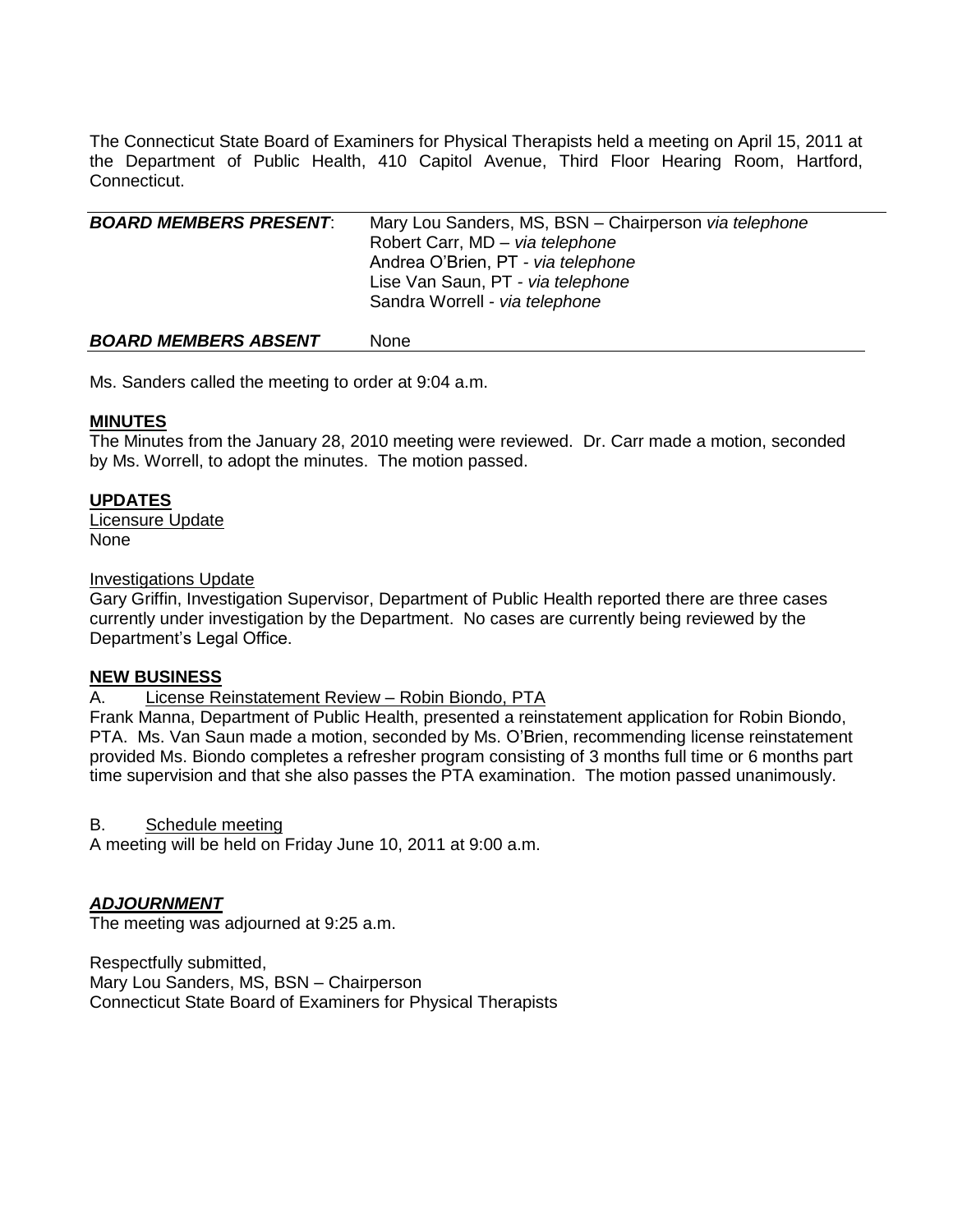The Connecticut State Board of Examiners for Physical Therapists held a meeting on June 10, 2011 at the Department of Public Health, 410 Capitol Avenue, Hearing Room Third Floor, Hartford, Connecticut.

| <b>BOARD MEMBERS PRESENT:</b> | Robert Carr, MD - via telephone conference<br>Andrea O'Brien, PT - via telephone conference<br>Lise Van Saun, PT - via telephone conference<br>Sandra Worrell - via telephone conference |
|-------------------------------|------------------------------------------------------------------------------------------------------------------------------------------------------------------------------------------|
| <b>BOARD MEMBERS ABSENT</b>   | Mary Lou Sanders, MS, BSN                                                                                                                                                                |
| <b>ALSO PRESENT:</b>          | Kerry Colson, Assistant Attorney General<br>Jeffrey Kardys, Board Liaison                                                                                                                |

The meeting was called to order at 9:01 a.m.

## **NEW BUSINESS**

Memorandum of Decision

*Sharon Weiselfish-Giammatteo, PT – Petition No. 2005-0104-014-001*

Assistant Attorney General Kerry Colson was present to provide counsel to the Board. Following review Ms. Worrell made a motion, seconded by Ms. Van Saun, to adopt the Memorandum of Decision in this matter. The motion passed with all in favor.

Board Chairperson, Mary Lou Sanders is recused in this matter; therefore she was not present at this meeting and had no role in this decision.

Mr. Kardys will bring the decision to Ms. Worrell for signature on Monday, June 13, 2001.

# *ADJOURNMENT*

The meeting was adjourned at 9:08 a.m.

Respectfully submitted, Sandra Worrell Connecticut State Board of Examiners for Physical Therapists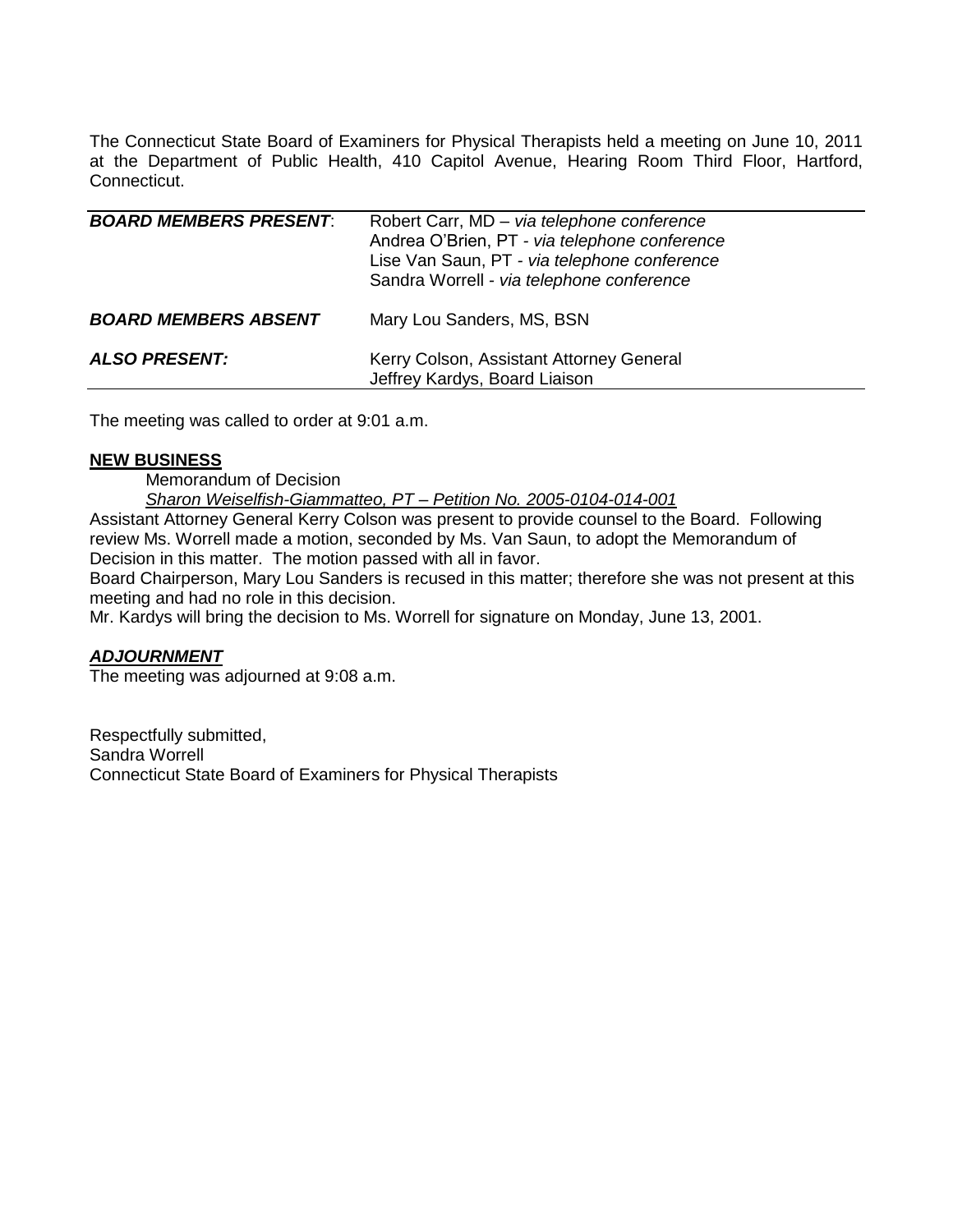The Connecticut State Board of Examiners for Physical Therapists held a meeting on September 16, 2011 at the Department of Public Health, 410 Capitol Avenue, Third Floor Hearing Room, Hartford, Connecticut.

| <b>BOARD MEMBERS PRESENT:</b> | Mary Lou Sanders, MS, BSN - Chairperson via telephone<br>Robert Carr, MD - via telephone<br>Andrea O'Brien, PT - via telephone<br>Lise Van Saun, PT - via telephone<br>Sandra Worrell - via telephone |
|-------------------------------|-------------------------------------------------------------------------------------------------------------------------------------------------------------------------------------------------------|
| <b>BOARD MEMBERS ABSENT</b>   | None                                                                                                                                                                                                  |

Ms. Sanders called the meeting to order at 9:03 a.m.

## **MINUTES**

The Minutes from the April 15, 2011and June 10, 2011 meetings were reviewed. Ms. Worrell made a motion, seconded by Ms. Van Saun, to adopt the minutes. The motion passed.

## **CHAIR UPDATES**

Ms. Sanders will be attending the annual meeting of the Federation of State Boards of Physical Therapy on September 22-24, 2011 in Charlotte, North Carolina.

## Investigations Update

Gary Griffin, Investigation Supervisor, Department of Public Health reported there are four cases currently under investigation by the Department. One case is currently being reviewed by the Department's Legal Office.

## **NEW BUSINESS**

A. License Reinstatement Review – David McAllister, PTA

Frank Manna, Department of Public Health, presented a reinstatement application for David McAllister, PTA. Ms. O'Brien made a motion, seconded by Ms. Van Saun, recommending license reinstatement provided Mr. McAllister completes a refresher program consisting of 3 months full time or 6 months part time supervision and that he also passes the PTA examination. The motion passed unanimously.

## *ADJOURNMENT*

The meeting was adjourned at 9:20 a.m.